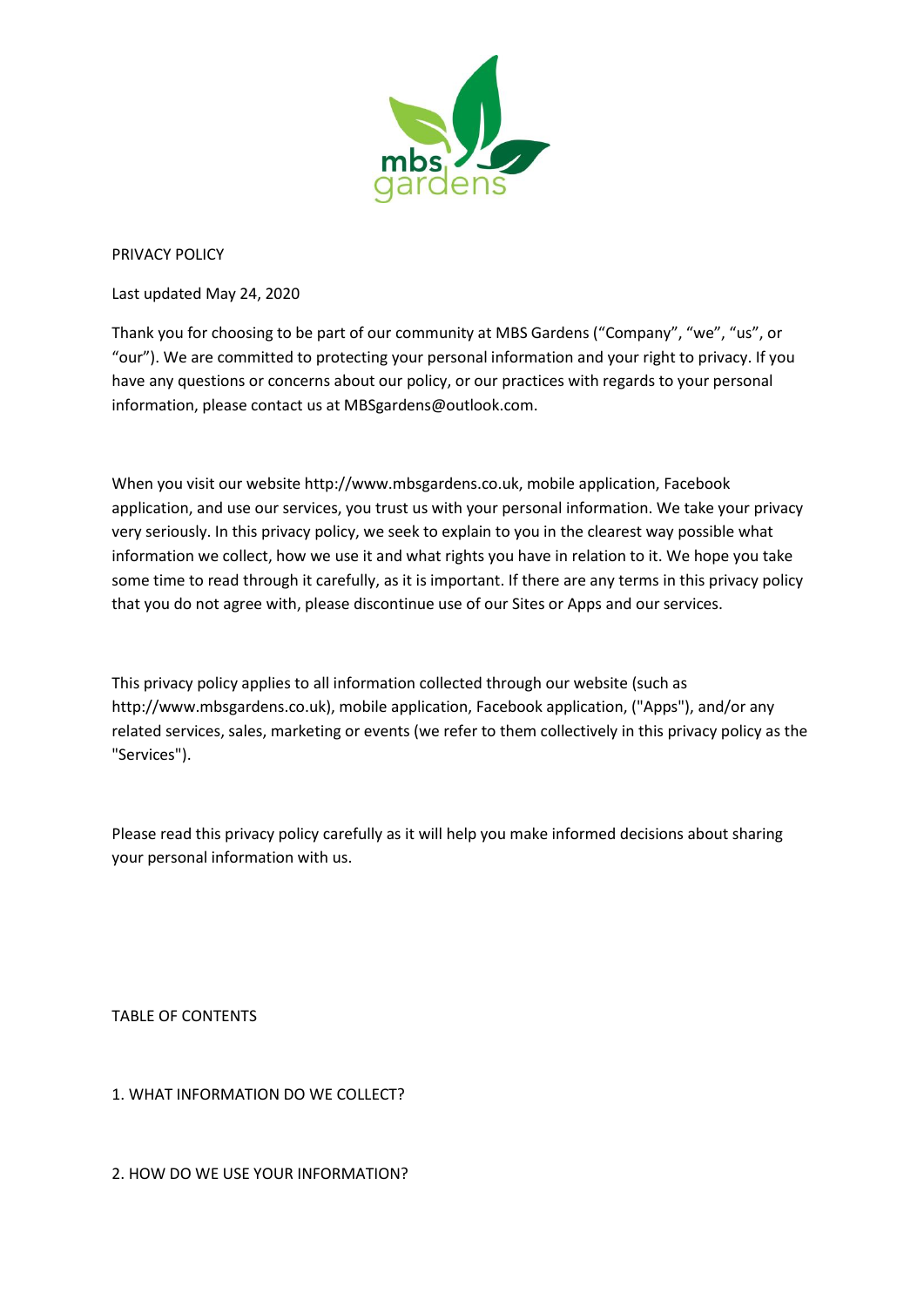

3. WILL YOUR INFORMATION BE SHARED WITH ANYONE?

4. DO WE USE COOKIES AND OTHER TRACKING TECHNOLOGIES?

5. HOW LONG DO WE KEEP YOUR INFORMATION?

6. HOW DO WE KEEP YOUR INFORMATION SAFE?

7. DO WE COLLECT INFORMATION FROM MINORS?

8. WHAT ARE YOUR PRIVACY RIGHTS?

9. CONTROLS FOR DO-NOT-TRACK FEATURES

10. DO CALIFORNIA RESIDENTS HAVE SPECIFIC PRIVACY RIGHTS?

11. DO WE MAKE UPDATES TO THIS POLICY?

12. HOW CAN YOU CONTACT US ABOUT THIS POLICY?

1. WHAT INFORMATION DO WE COLLECT?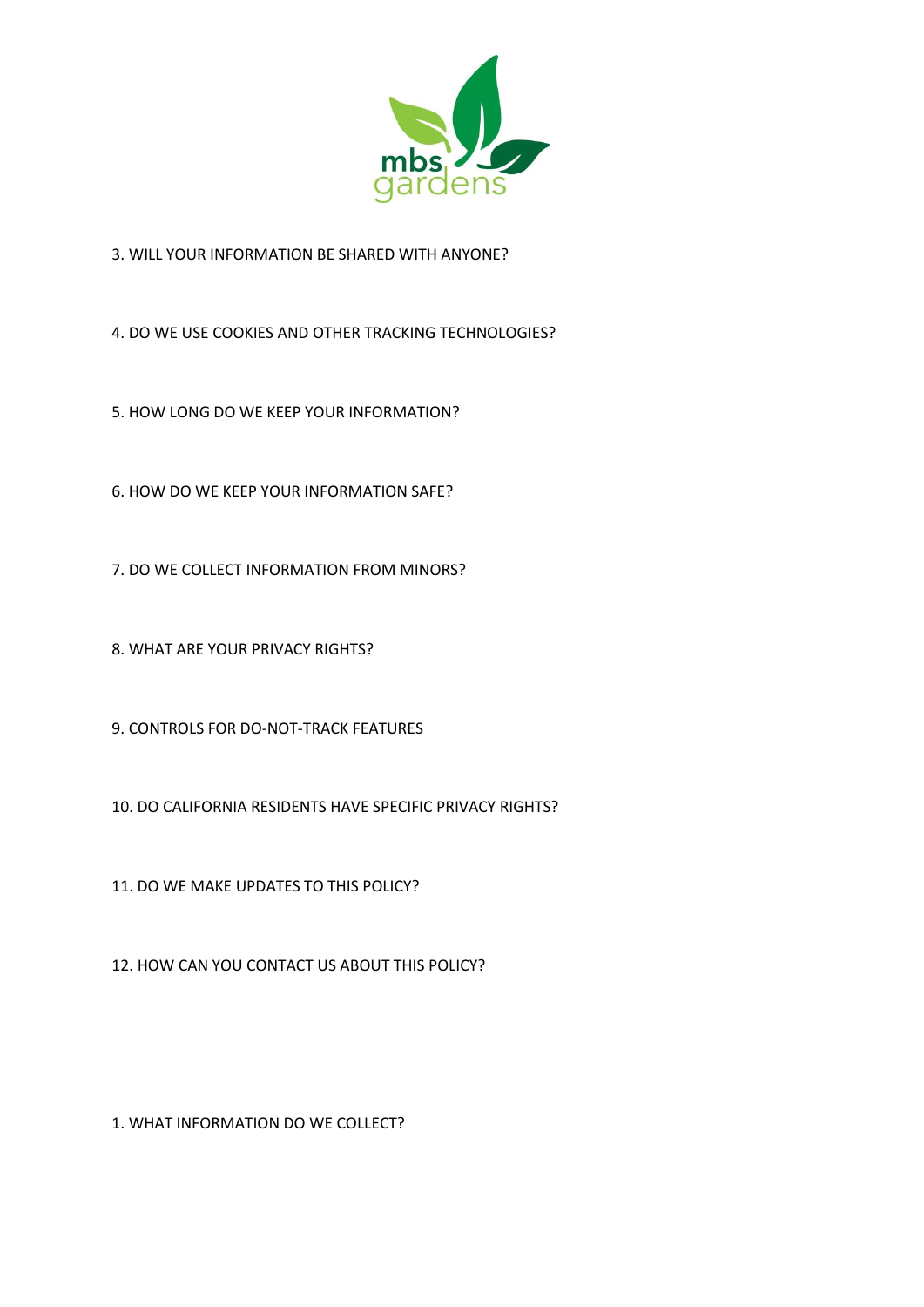

Personal information you disclose to us

In Short: We collect personal information that you provide to us.

We collect personal information that you voluntarily provide to us when registering at the Services or Apps, expressing an interest in obtaining information about us or our products and services, when participating in activities on the Services or Apps or otherwise contacting us.

The personal information that we collect depends on the context of your interactions with us and the Services or Apps, the choices you make and the products and features you use. The personal information we collect can include the following:

Publicly Available Personal Information. We collect first name, maiden name, last name, and nickname; current and former address; phone numbers; email addresses; business email; business phone number; social media; and other similar data.

All personal information that you provide to us must be true, complete and accurate, and you must notify us of any changes to such personal information.

Information collected through our Apps

In Short: We may collect information regarding your and Facebook permissions when you use our apps.

If you use our Apps, we may also collect the following information:

Facebook Permissions. We by default access your Facebook basic account information, including your name, email, gender, birthday, current city, and profile picture URL, as well as other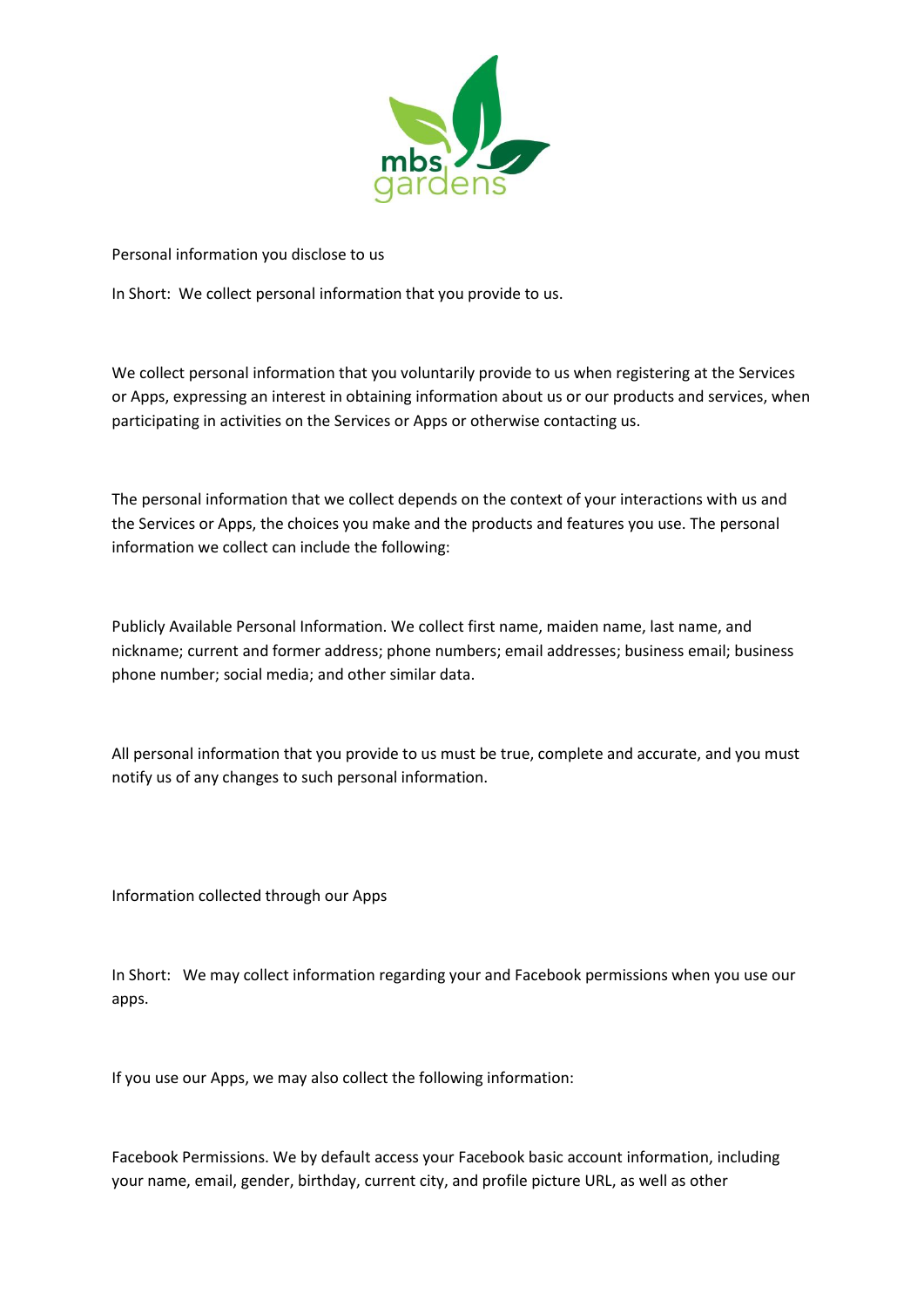

information that you choose to make public. We may also request access to other permissions related to your account, such as friends, checkins, and likes, and you may choose to grant or deny us access to each individual permission. For more information regarding Facebook permissions, refer to the Facebook Permissions Reference page.

## 2. HOW DO WE USE YOUR INFORMATION?

In Short: We process your information for purposes based on legitimate business interests, the fulfillment of our contract with you, compliance with our legal obligations, and/or your consent.

We use personal information collected via our Services or Apps for a variety of business purposes described below. We process your personal information for these purposes in reliance on our legitimate business interests, in order to enter into or perform a contract with you, with your consent, and/or for compliance with our legal obligations. We indicate the specific processing grounds we rely on next to each purpose listed below.

We use the information we collect or receive:

To send you marketing and promotional communications. We and/or our third party marketing partners may use the personal information you send to us for our marketing purposes, if this is in accordance with your marketing preferences. You can opt-out of our marketing emails at any time (see the "WHAT ARE YOUR PRIVACY RIGHTS" below).

To send administrative information to you. We may use your personal information to send you product, service and new feature information and/or information about changes to our terms, conditions, and policies.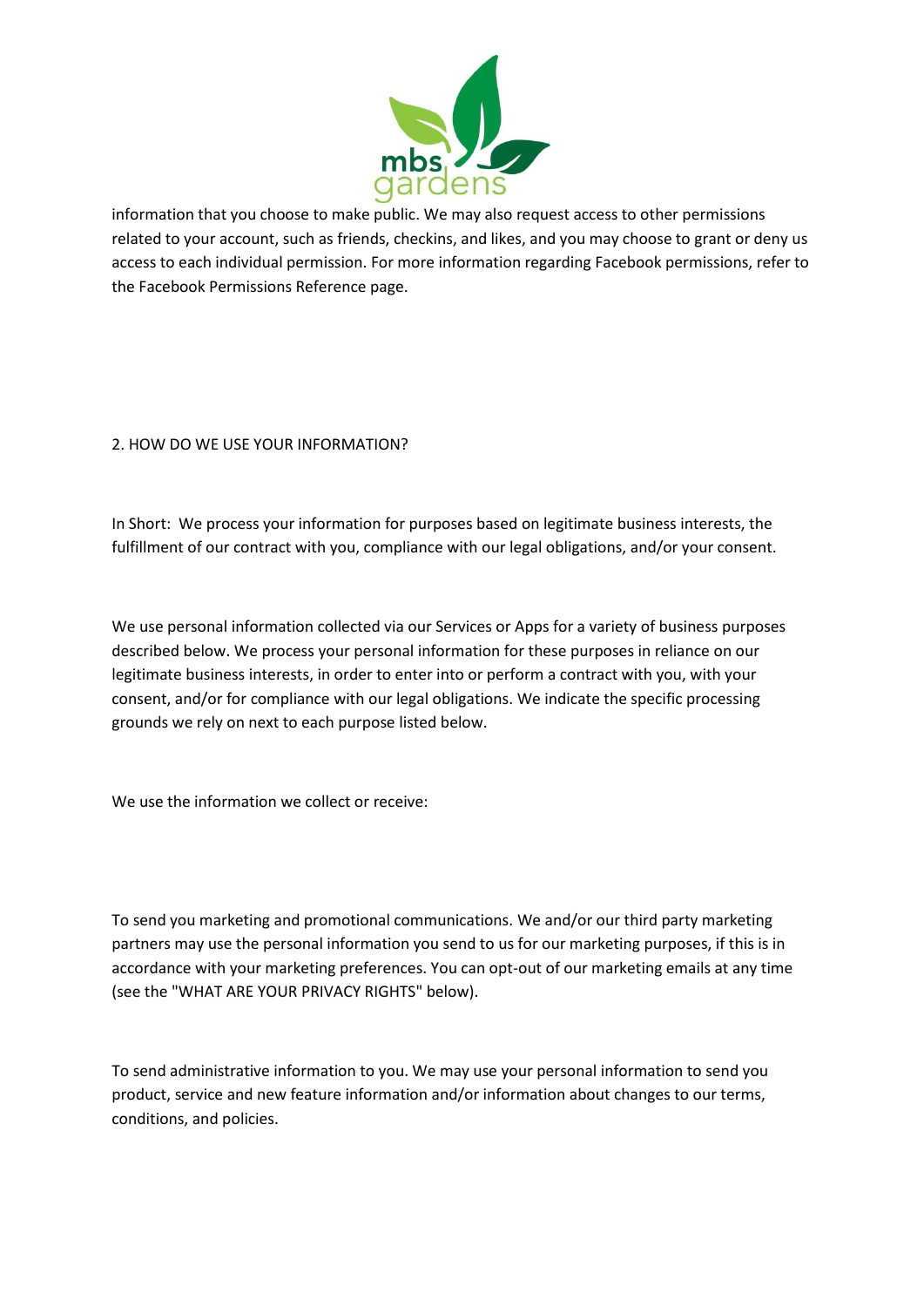

Deliver targeted advertising to you. We may use your information to develop and display content and advertising (and work with third parties who do so) tailored to your interests and/or location and to measure its effectiveness.

Request Feedback. We may use your information to request feedback and to contact you about your use of our Services or Apps.

To enforce our terms, conditions and policies for Business Purposes, Legal Reasons and Contractual.

To respond to legal requests and prevent harm. If we receive a subpoena or other legal request, we may need to inspect the data we hold to determine how to respond.

To deliver services to the user. We may use your information to provide you with the requested service.

### 3. WILL YOUR INFORMATION BE SHARED WITH ANYONE?

In Short: We only share information with your consent, to comply with laws, to provide you with services, to protect your rights, or to fulfill business obligations.

We may process or share data based on the following legal basis:

Consent: We may process your data if you have given us specific consent to use your personal information in a specific purpose.

Legitimate Interests: We may process your data when it is reasonably necessary to achieve our legitimate business interests.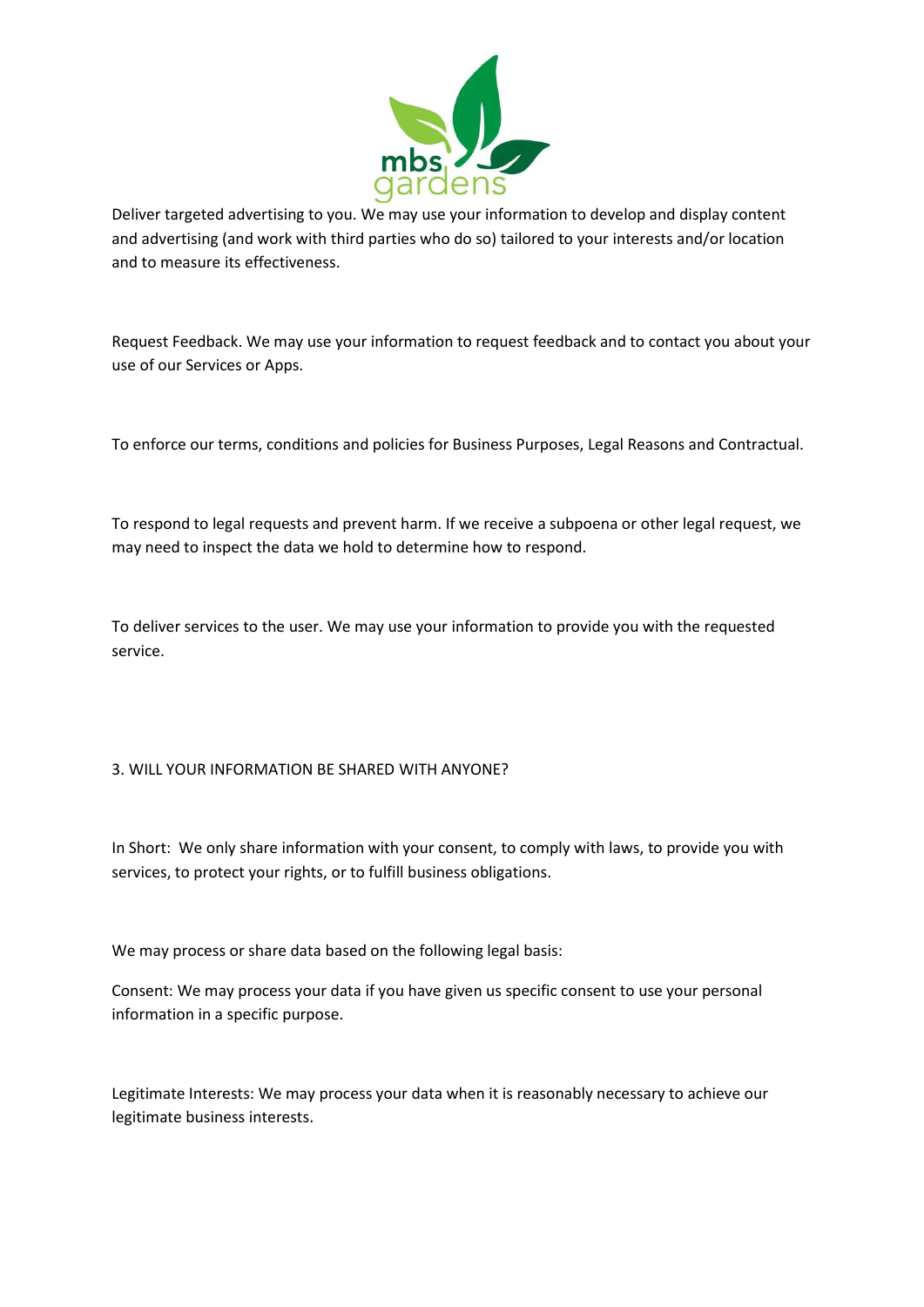

Performance of a Contract: Where we have entered into a contract with you, we may process your personal information to fulfill the terms of our contract.

Legal Obligations: We may disclose your information where we are legally required to do so in order to comply with applicable law, governmental requests, a judicial proceeding, court order, or legal process, such as in response to a court order or a subpoena (including in response to public authorities to meet national security or law enforcement requirements).

Vital Interests: We may disclose your information where we believe it is necessary to investigate, prevent, or take action regarding potential violations of our policies, suspected fraud, situations involving potential threats to the safety of any person and illegal activities, or as evidence in litigation in which we are involved.

More specifically, we may need to process your data or share your personal information in the following situations:

Vendors, Consultants and Other Third-Party Service Providers. We may share your data with third party vendors, service providers, contractors or agents who perform services for us or on our behalf and require access to such information to do that work. Examples include: payment processing, data analysis, email delivery, hosting services, customer service and marketing efforts. We may allow selected third parties to use tracking technology on the Services or Apps, which will enable them to collect data about how you interact with the Services or Apps over time. This information may be used to, among other things, analyze and track data, determine the popularity of certain content and better understand online activity. Unless described in this Policy, we do not share, sell, rent or trade any of your information with third parties for their promotional purposes.

Business Transfers. We may share or transfer your information in connection with, or during negotiations of, any merger, sale of company assets, financing, or acquisition of all or a portion of our business to another company.

Third-Party Advertisers. We may use third-party advertising companies to serve ads when you visit the Services or Apps. These companies may use information about your visits to our Website(s) and other websites that are contained in web cookies and other tracking technologies in order to provide advertisements about goods and services of interest to you.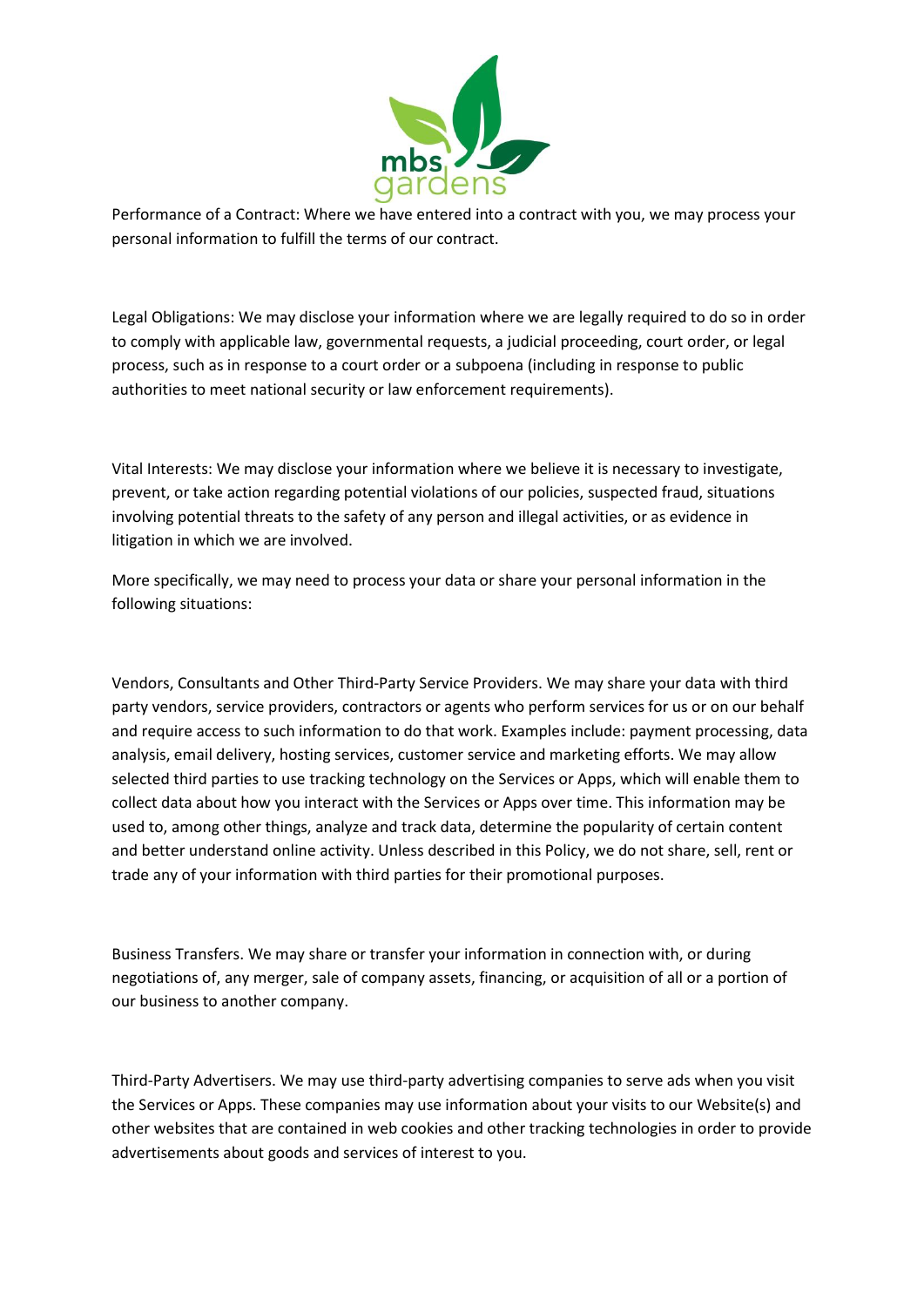

### 4. DO WE USE COOKIES AND OTHER TRACKING TECHNOLOGIES?

In Short: We may use cookies and other tracking technologies to collect and store your information.

We may use cookies and similar tracking technologies (like web beacons and pixels) to access or store information. Specific information about how we use such technologies and how you can refuse certain cookies is set out in our Cookie Policy.

### 5. HOW LONG DO WE KEEP YOUR INFORMATION?

In Short: We keep your information for as long as necessary to fulfill the purposes outlined in this privacy policy unless otherwise required by law.

We will only keep your personal information for as long as it is necessary for the purposes set out in this privacy policy, unless a longer retention period is required or permitted by law (such as tax, accounting or other legal requirements). No purpose in this policy will require us keeping your personal information for longer than 1 year past the start of idle period of the user's account.

When we have no ongoing legitimate business need to process your personal information, we will either delete or anonymize it, or, if this is not possible (for example, because your personal information has been stored in backup archives), then we will securely store your personal information and isolate it from any further processing until deletion is possible.

#### 6. HOW DO WE KEEP YOUR INFORMATION SAFE?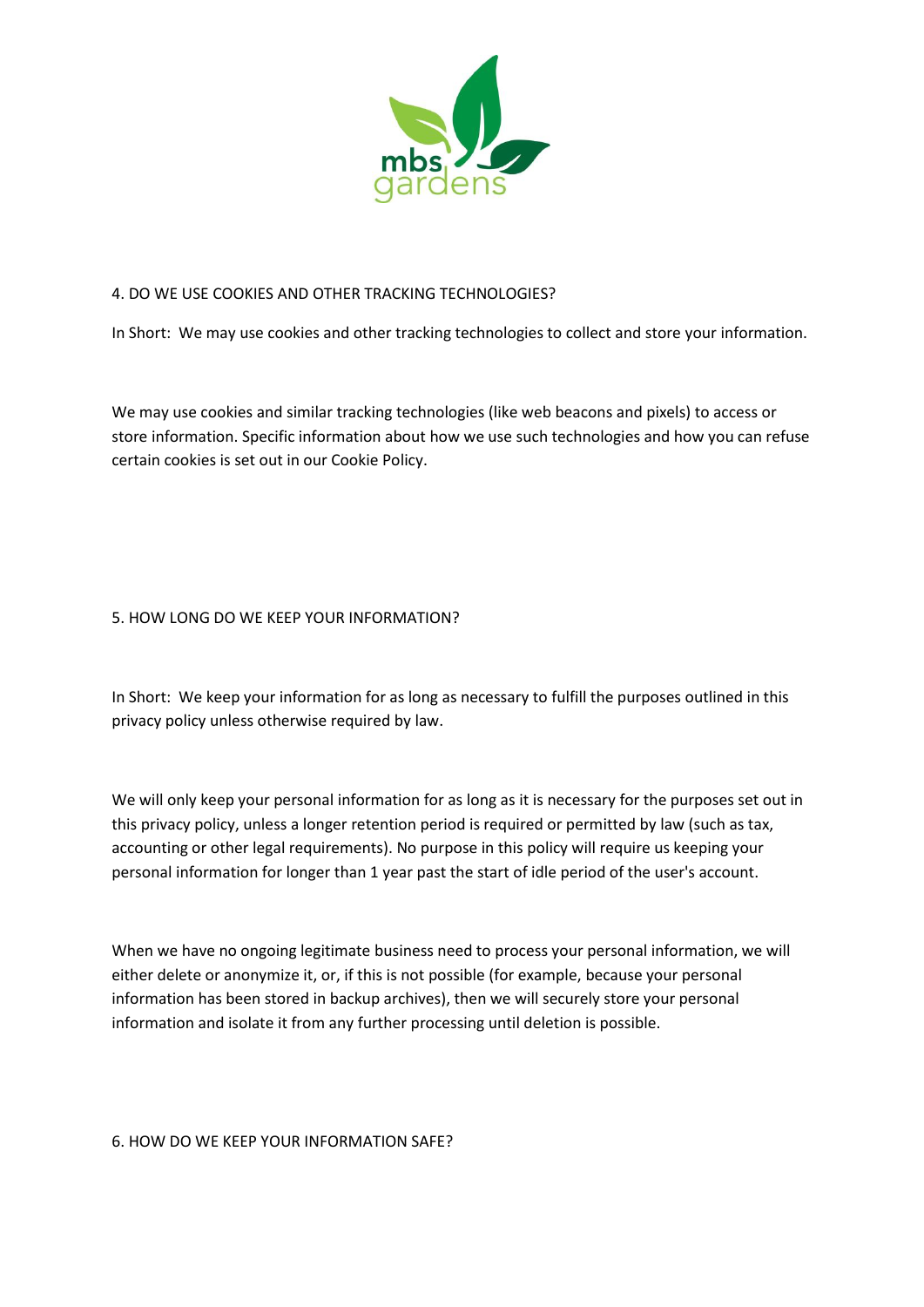

In Short: We aim to protect your personal information through a system of organizational and technical security measures.

We have implemented appropriate technical and organizational security measures designed to protect the security of any personal information we process. However, please also remember that we cannot guarantee that the internet itself is 100% secure. Although we will do our best to protect your personal information, transmission of personal information to and from our Services or Apps is at your own risk. You should only access the services within a secure environment.

## 7. DO WE COLLECT INFORMATION FROM MINORS?

In Short: We do not knowingly collect data from or market to children under 18 years of age.

We do not knowingly solicit data from or market to children under 18 years of age. By using the Services or Apps, you represent that you are at least 18 or that you are the parent or guardian of such a minor and consent to such minor dependent's use of the Services or Apps. If we learn that personal information from users less than 18 years of age has been collected, we will deactivate the account and take reasonable measures to promptly delete such data from our records. If you become aware of any data we have collected from children under age 18, please contact us at mbsgardens@outlook.com.

8. WHAT ARE YOUR PRIVACY RIGHTS?

In Short: You may review, change, or terminate your account at any time.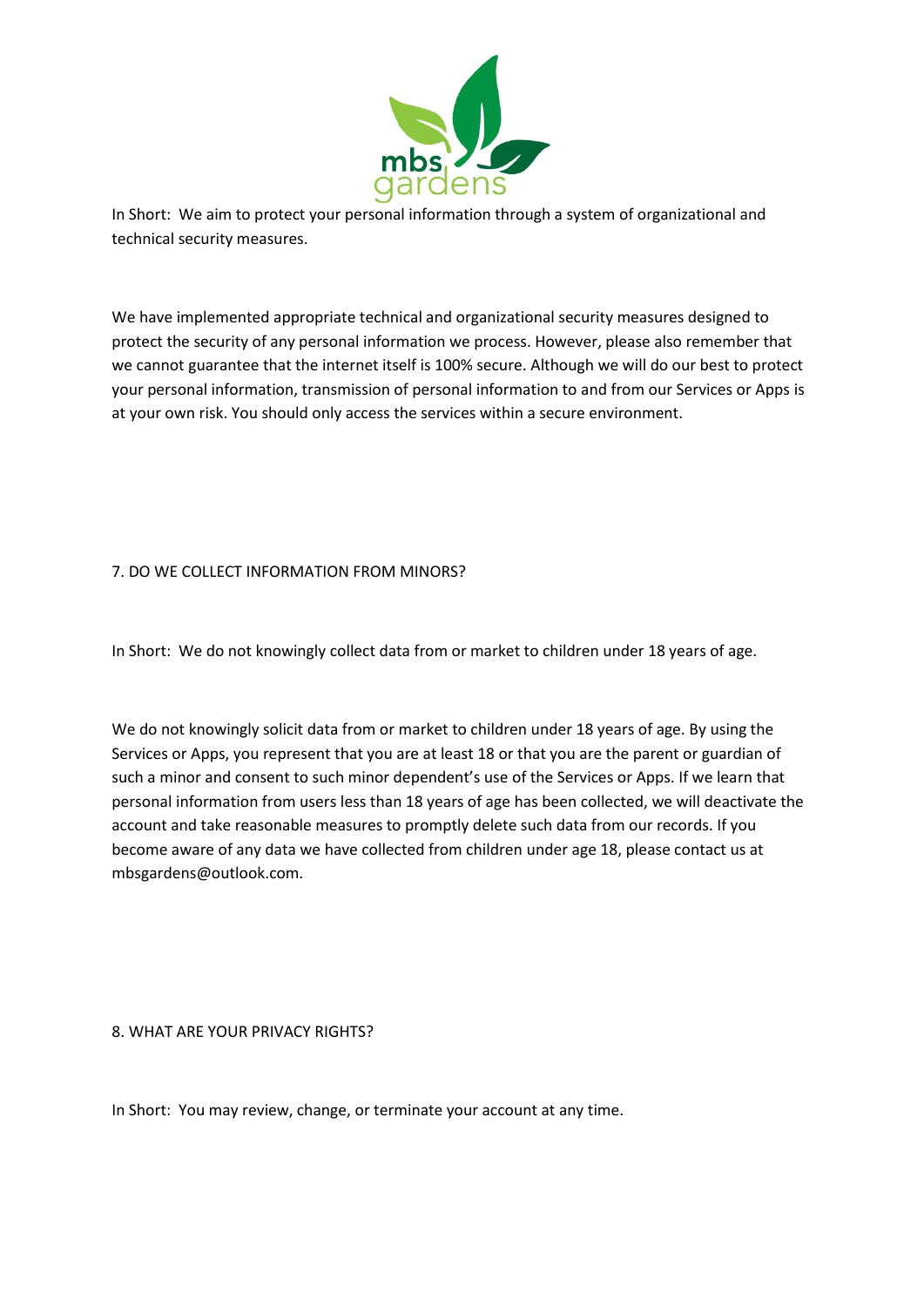

If you are resident in the European Economic Area and you believe we are unlawfully processing your personal information, you also have the right to complain to your local data protection supervisory authority. You can find their contact details here: http://ec.europa.eu/justice/dataprotection/bodies/authorities/index\_en.htm.

If you have questions or comments about your privacy rights, you may email us at mbsgardens@outlook.com.

## Account Information

If you would at any time like to review or change the information in your account or terminate your account, you can:

■ Log into your account settings and update your user account.

Upon your request to terminate your account, we will deactivate or delete your account and information from our active databases. However, some information may be retained in our files to prevent fraud, troubleshoot problems, assist with any investigations, enforce our Terms of Use and/or comply with legal requirements.

Cookies and similar technologies: Most Web browsers are set to accept cookies by default. If you prefer, you can usually choose to set your browser to remove cookies and to reject cookies. If you choose to remove cookies or reject cookies, this could affect certain features or services of our Services or Apps. To opt-out of interest-based advertising by advertisers on our Services or Apps visit http://www.aboutads.info/choices/.

Opting out of email marketing: You can unsubscribe from our marketing email list at any time by clicking on the unsubscribe link in the emails that we send or by contacting us using the details provided below. You will then be removed from the marketing email list – however, we will still need to send you service-related emails that are necessary for the administration and use of your account. To otherwise opt-out, you may: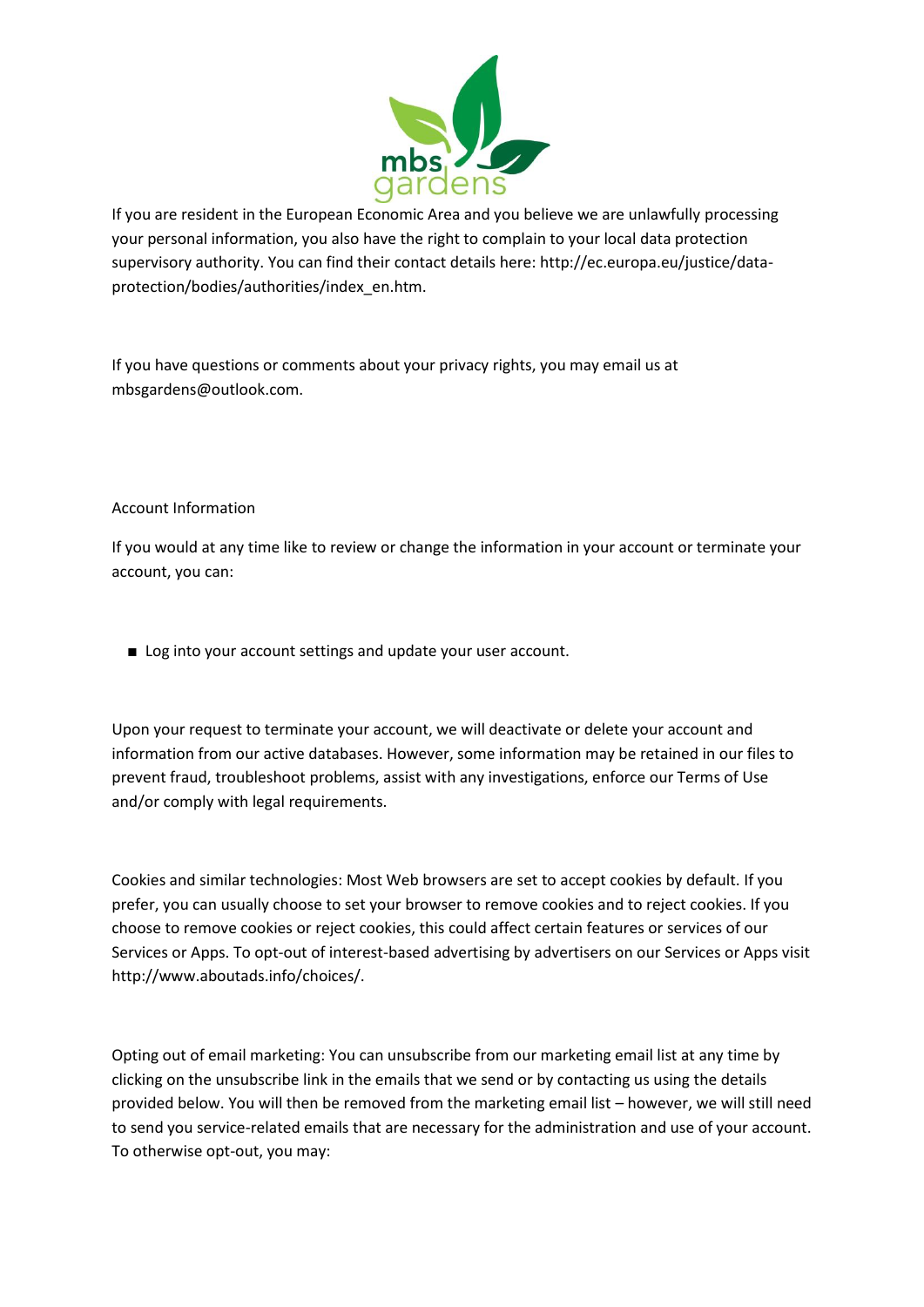

■ Note your preferences when you register an account with the site.

## 9. CONTROLS FOR DO-NOT-TRACK FEATURES

Most web browsers and some mobile operating systems and mobile applications include a Do-Not-Track ("DNT") feature or setting you can activate to signal your privacy preference not to have data about your online browsing activities monitored and collected. No uniform technology standard for recognizing and implementing DNT signals has been finalized. As such, we do not currently respond to DNT browser signals or any other mechanism that automatically communicates your choice not to be tracked online. If a standard for online tracking is adopted that we must follow in the future, we will inform you about that practice in a revised version of this privacy policy.

### 10. DO CALIFORNIA RESIDENTS HAVE SPECIFIC PRIVACY RIGHTS?

In Short: Yes, if you are a resident of California, you are granted specific rights regarding access to your personal information.

California Civil Code Section 1798.83, also known as the "Shine The Light" law, permits our users who are California residents to request and obtain from us, once a year and free of charge, information about categories of personal information (if any) we disclosed to third parties for direct marketing purposes and the names and addresses of all third parties with which we shared personal information in the immediately preceding calendar year. If you are a California resident and would like to make such a request, please submit your request in writing to us using the contact information provided below.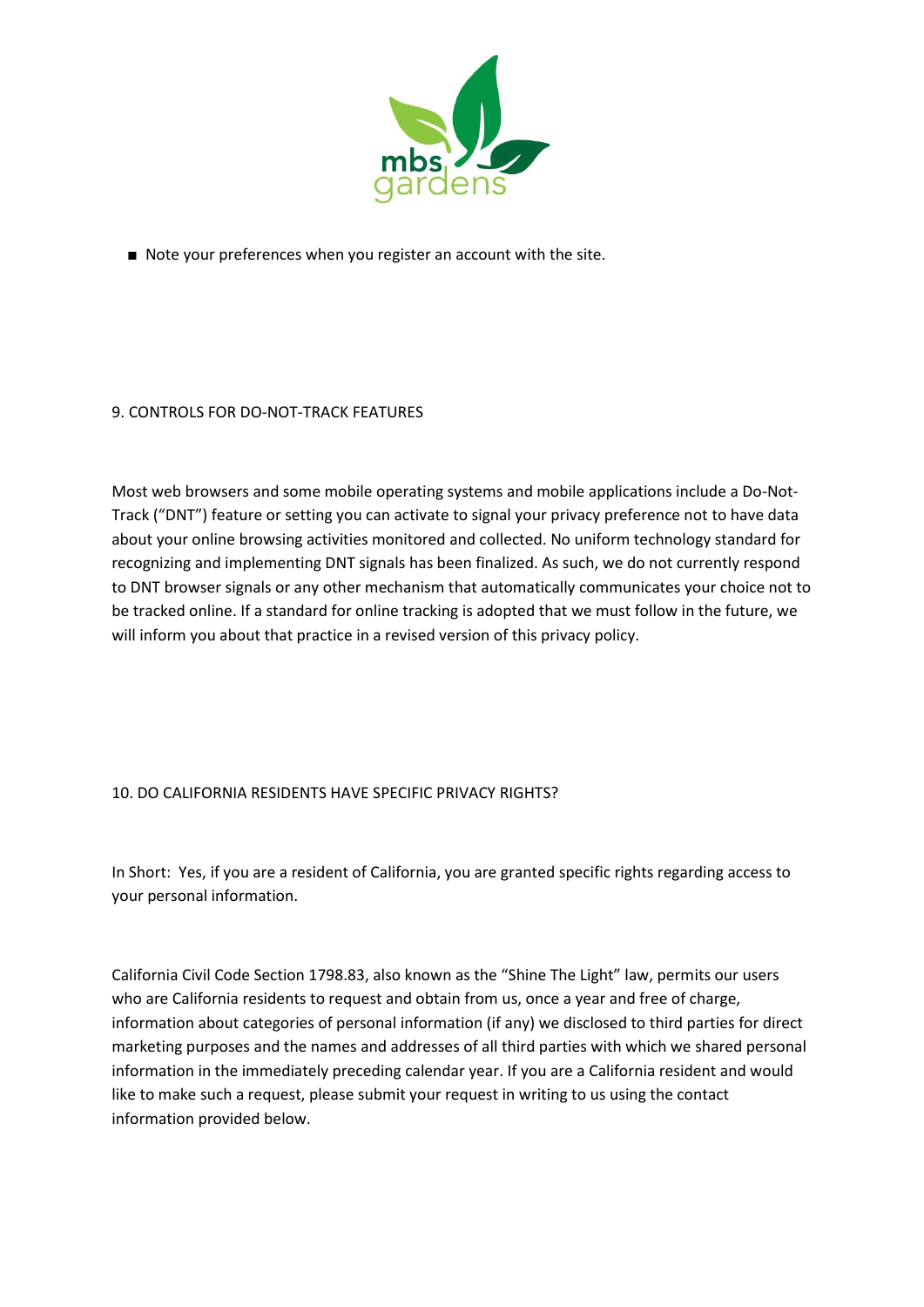

If you are under 18 years of age, reside in California, and have a registered account with the Services or Apps, you have the right to request removal of unwanted data that you publicly post on the Services or Apps. To request removal of such data, please contact us using the contact information provided below, and include the email address associated with your account and a statement that you reside in California. We will make sure the data is not publicly displayed on the Services or Apps, but please be aware that the data may not be completely or comprehensively removed from our systems.

### 11. DO WE MAKE UPDATES TO THIS POLICY?

In Short: Yes, we will update this policy as necessary to stay compliant with relevant laws.

We may update this privacy policy from time to time. The updated version will be indicated by an updated "Revised" date and the updated version will be effective as soon as it is accessible. If we make material changes to this privacy policy, we may notify you either by prominently posting a notice of such changes or by directly sending you a notification. We encourage you to review this privacy policy frequently to be informed of how we are protecting your information.

### 12. HOW CAN YOU CONTACT US ABOUT THIS POLICY?

If you have questions or comments about this policy, you may email us at mbsgardens@outlook.com or by post to:

MBS Gardens

32 Clousden Drive